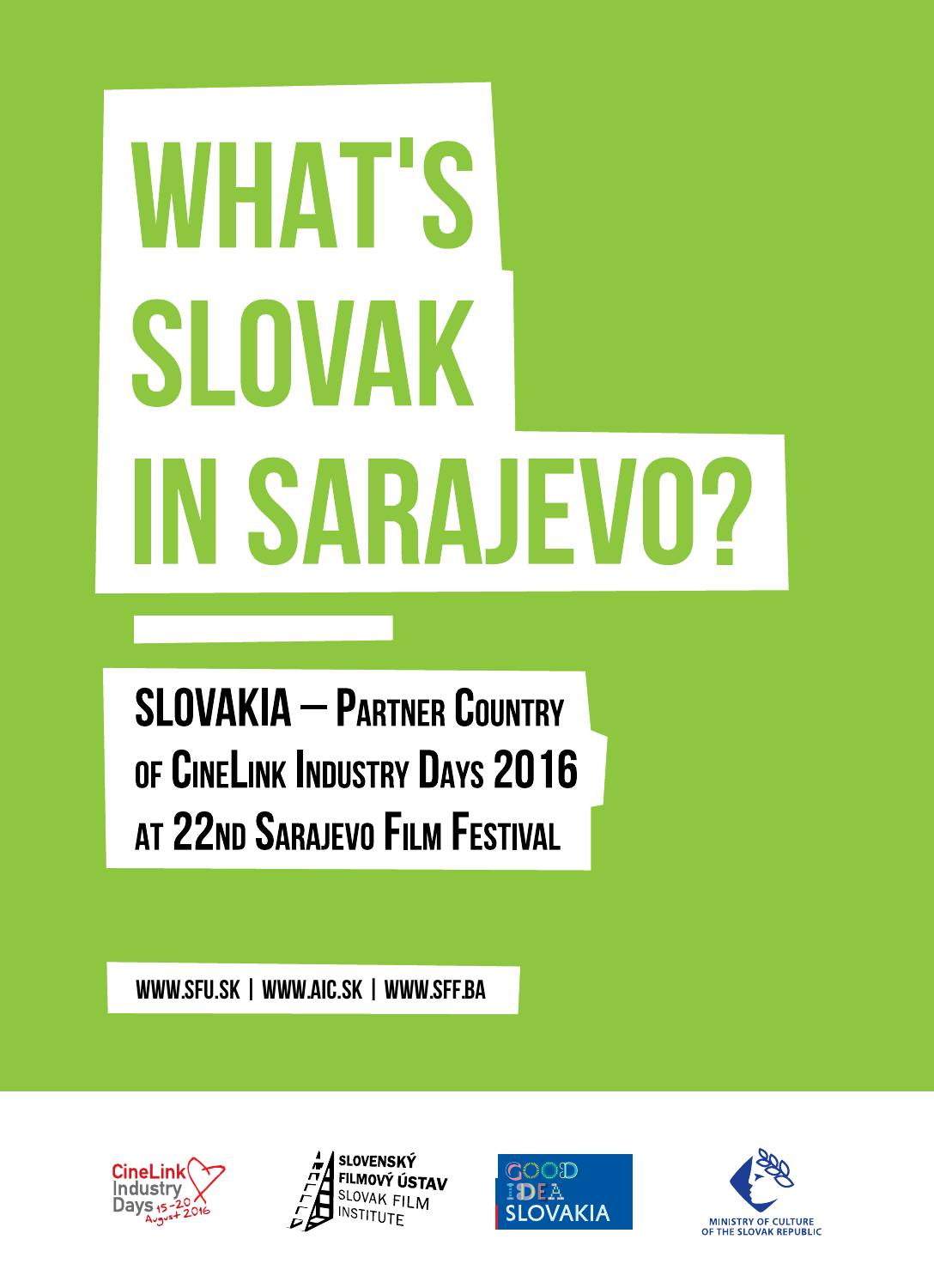## **SLOVAKIA – PARTNER COUNTRY OF CINELINK INDUSTRY DAYS 2016**

We are very happy to be guests of the 22<sup>nd</sup> Sarajevo Film Festival and CineLink Industry Days. We do not meet for the first time with countries of the CineLink region, of course. Slovakia is a neighbour to Hungary and Austria, our joint pavilion with the Czech Republic - also a guest of this year´s event - neighbours with the South-East European Pavilion at Cannes Marché du Film which houses many of CineLink countries. With further countries we are interconnected via European Film Promotion, Eurimages, through coproductions, film festivals and, last but not least, personal ties and friendships.

Considering all this, way too little collaboration and coproduction has taken place so far. However, recent successful examples show that there is a natural relation and understanding for us to build upon and exploit the opportunities much more in the future. See e.g. *Superbia* – short animation film by Luca Tóth (HU-CZ-SK), *In Your Dreams!* by Petr Oukropec (CZ-SK-BG), both presented in the festival programme this year, or some earlier works: *Velvet Terrorists* by Pavol Pekarčík and Ivan Ostrochovský (SK-CZ-HR), *Family Film* by Olmo Omerzu (SI-CZ-DE-FR-SI-SK).

The upcoming project *Lying Carpet*, directed by Željka Sukova and Aleš Suk (UKUS, HR), produced by Peter Kerekes (SK) and recently presented at the Eurimages Lab Project Award at Karlovy Vary IFF may well be a good start.

Imelda Selková & Alexandra Strelková Slovak Film Institute



#### **Alexandra Strelková**

Head of Film Promotion at the National Cinematographic Centre **email:** alexandra.strelkova@sfu.sk **tel:** +421 905 730 040



#### **Imelda Selková**

film promotion agent, film event coordinator **email:** imelda.selkova@sfu.sk **tel:** +421 905 546 994

#### **www.sfu.sk, www.aic.sk**

#### **Slovak Film Institute***(est. in 1963)*

is the sole national film institution in Slovakia, comprising the National Film Archive and the National Cinematographic Centre. It handles producers´ rights to Slovak films produced by Slovak national studios in 1895 – 1991 and is a member of FIAF and EFP as well as the seat of Creative Europe Desk Slovakia.

The National Cinematographic Centre of the Slovak Film Institute is the national film promotion agency promoting Slovak films - both archive and new cinema - and Slovak filmmakers internationally. The National Cinematographic Centre provides complex information services about Slovak cinema and organizes film showcases of Slovak cinema in Slovakia and abroad.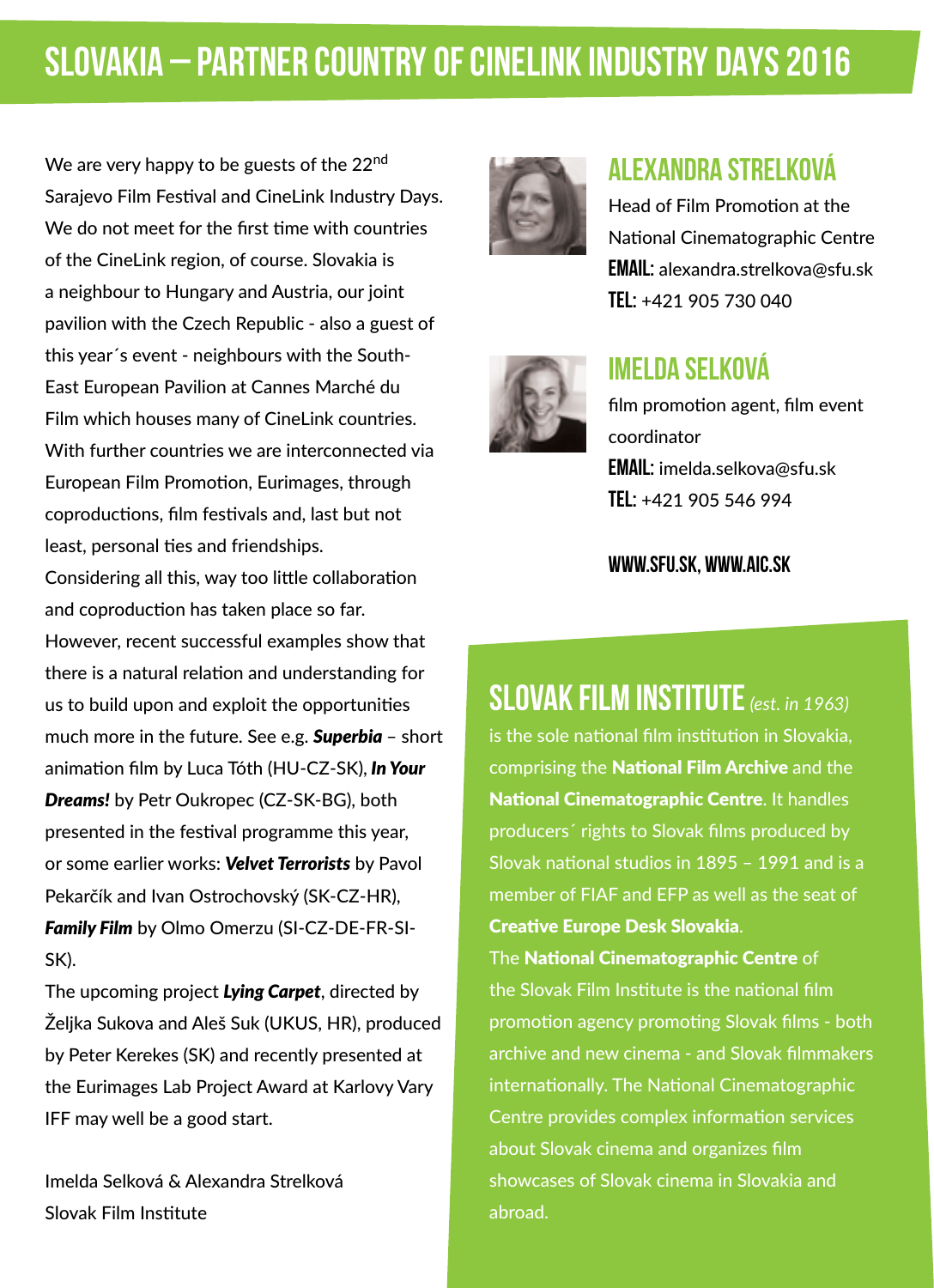## **MEET SLOVAK FILM PROFESSIONALS IN SARAJEVO**



## **Marko Škop**

writer, director, producer skop@artileria.sk www.artileria.sk

## **Company profile: ARTILERIA**

Independent film production company, established in 2006 in Bratislava, Slovakia. Films *Other Worlds* (d. M. Škop, 2006), *Osadné* (d. M. Škop, 2009) and *Miracle* (d. J. Lehotský, 2013) were awarded at the Karlovy Vary IFF. *Blind Loves* (d. J. Lehotský, 2008) won CICAE Art Cinema Award at the Directors´ Fortnight / Quinzaine des Réalisateurs in Cannes. Most recently, *Eva Nová* (d. Marko Škop, 2015) received the FIPRESCI Award at the Toronto IFF 2015.

Current Projects: *Ice Mother* by Bohdan Sláma, minority coproduction, in production; *Let There Be Light* by Marko Škop, in development; *Little Crusader* by Václav Kadrnka, minority coproduction, in postproduction.



**juraj krasnohorsky** producer, director juraj@artichoke.sk



## **Katarína Krnáčová**

producer katarina.krnacova@gmail.com www.silverartfilm.sk

## **Company profile: SILVERART**

Film production company formed in 2014 by Katarína Krnáčová, Ex Oriente 2009 and EAVE 2015 graduate. Katarína is the delegate producer of the upcoming feature *She Is a Harbour* (d. Iveta Grófová, 2017, produced in Hulapa film/ Slovakia). Currently, she is developing two feature films and a TV series. Focusing on feature debut directors with strong visual content, the ambition is to establish the company as a reliable and sustainable partner on the international co-production platform.

Current Projects: *Summer with Bernard* by Martina Saková, debut feature for children and youth, in development; *Stand Up* by Juraj Bohuš, debut feature in development.



#### **Danka Krasnohorska** producer

danka@artichoke.sk

## **Company profile: ARTICHOKE** www.artichoke.sk

Slovak film production company founded in 2010, by Juraj Krasnohorsky, Henrieta Cvangova and Polish producer Danka Krasnohorska. Artichoke produces short, animated and feature projects for cinema, international co-productions, fiction TV production, cinema-related events and workshops. Recent coproduction short film *Superbia*, represented by New Europe Film Sales, is screened within the *Short Film Competition* at the 22nd Sarajevo Film Festival.

Current projects: *Flickering Ghosts of Loves Gone By* by André Bonzel, in development; *LAB – Laboratory of Bob and Alice*, TV series in development; *Back Home* by Magdalena Łazarkieiwcz, minority coproduction, in pre-production.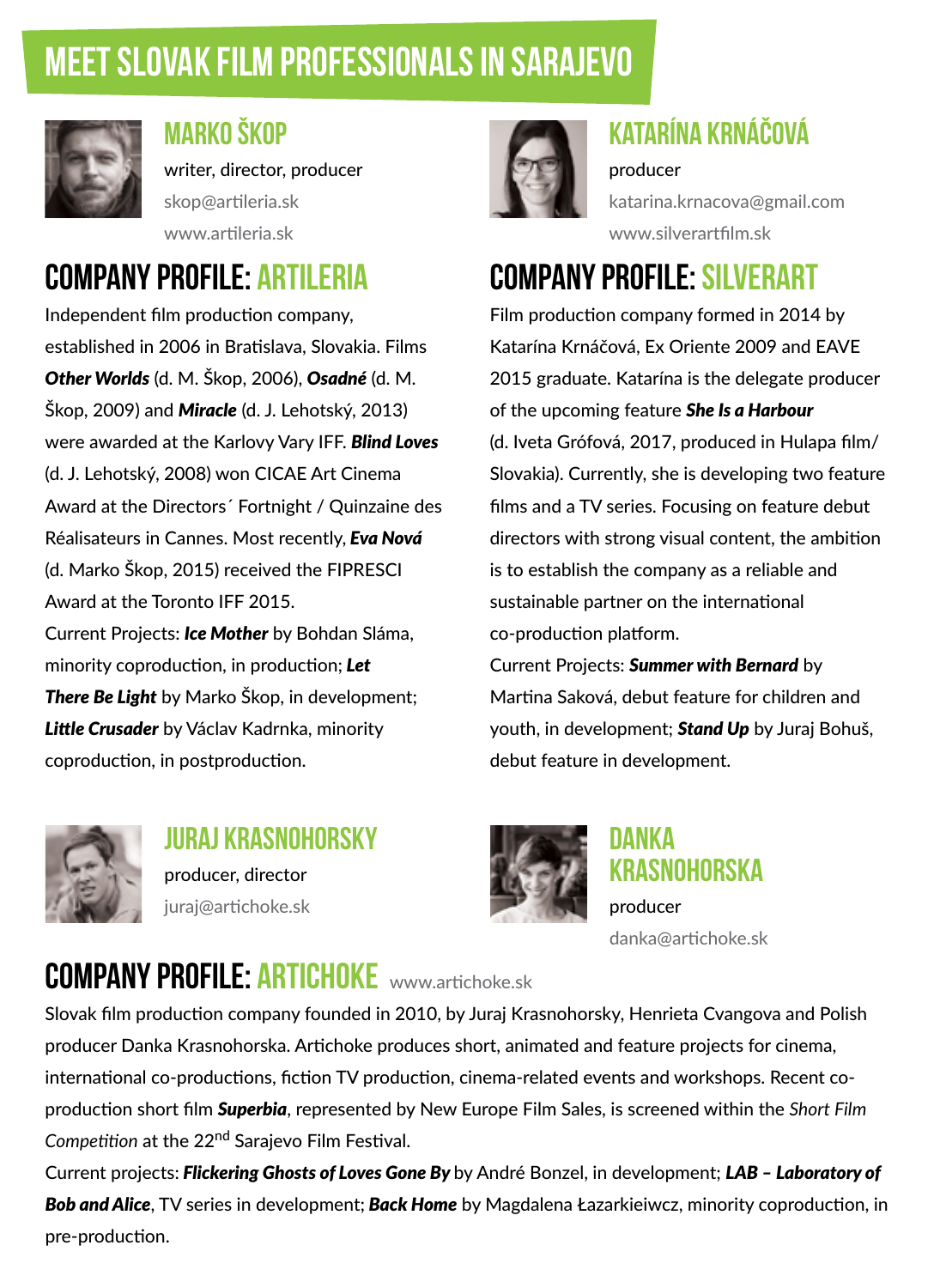

## **Peter Badač**

producer, festival representative peter@bfilm.sk www.bfilm.sk www.festivalfinale.cz

## **Festival profile: Finále Plzeň**

Annual film festival presenting new Czech and Slovak fiction, documentary, and animation films, as well as interevsting TV and Internet projects. The festival also organizes Industry Days with a special programme for film professionals.



#### **Jakub Viktorín**

producer jakub.viktorin@gmail.com www.visegradfilmforum.com

## **Company profile: nutprodukcia**

The objective of nutprodukcia is to collaborate on Slovak- Czech projects, and moreover to establish an accomplished production company that will provide a platform for young talented Slovak filmmakers, opening up new possibilities and access to the international scene.

Current Projects: *Game Count* by Agnieszka Holland, minority coproduction in postproduction; *By a Sharp Knife*, debut feature by Teodor Kuhn, in

development.

Jakub is also the founder and manager of Visegrad Film Forum, a networking and educational platform for emerging film professionals, students with major in film, media or audiovisual studies and (of course) film enthusiasts.

## **Company profile: BFILM**

Production company that focuses on all film genres and TV formats. Our aim is to help young promising authors to shoot their films and present them successfully in Slovakia as well as abroad. International collaboration is very important to us, as it can help Slovak authors to succeed abroad, bring new perspectives for Slovak audiences and Industry representatives, and innovate the genre and formal style of Slovak film. Current Projects: *Filthy* by Tereza Nvotová, debut feature,

in production; *Heart of a Tower* by Peter Budinský, animation fairy-tale in development; *Freedom* by Jan Speckenbach, minority coproduction in production.



#### **Eva Križková**

independent film distributor, acquisitions ek@filmtopia.sk www.filmtopia.sk

## **Company profile: FILMTOPIA**

Filmtopia represents an open space for quality film that tries to move the frontiers of Slovak viewers´ experience with the cinematic event. Its individual and progressive approach combines traditional ways of distribution with seeking new distribution channels for particular films. The aim is to create a laboratory for investigating the unique journeys of particular films from the authors to the viewers.

Recent distribution titles: *Boy and the World* by Alê Abreu, *Family Film* by Olmo Omerzu, *Pelo Malo* by Mariana Rondón, *The Velvet Terrorists* by Palo Pekarčík, Ivan Ostrochovský, Peter Kerekes; partner of KineDok – alternative distribution of creative documentaries.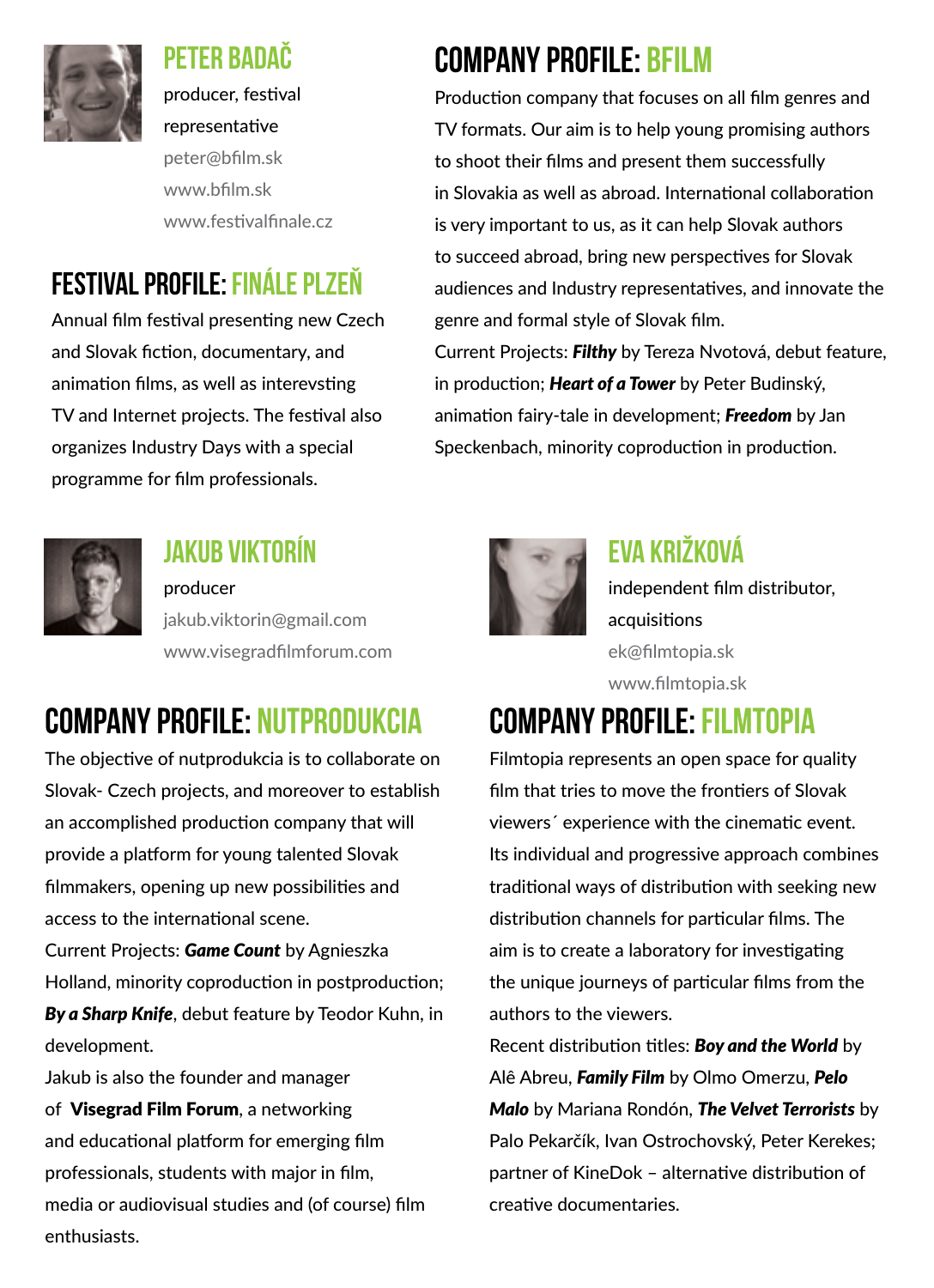

#### **Stano Dančiak**

content developer, scriptwriter, script editor danciak@markiza.sk

#### **Company profile: Markíza Group** www.markiza.sk

Markíza is a full-format private TV channel launched in 1996. Within the multichannel strategy of the parent media company CME, the portfolio of Markíza Group was extended by smaller complementary channels Doma (2009), Dajto (2012) and most recently Markíza International (2016). The program structure focuses on premium products designed for masses. With an outreach to 99% of Slovakia´s population, it leads the national TV landscape.

Scriptwriter / TV series: *The City of Shadows* (2008 – 2012, crime); *Convicted* (2009 – 2010, romance); supervisor: *Your Face Sounds Familiar* (2015, entertainment game show); comedy and crime series in development: *Woodsmen, Small-town Detective, Firemen*, et al. Film script in development: *Bratislavský rožok/Pressburger Kifli*



#### **Jana Dudková**

film critic specialized in Slovak and Balkan cinema janadudkova@gmail.com www.udfv.sav.sk www.filmsk.sk



#### **Monika Mikušová**

Slovak public broadcaster RTVS, acquisitions

monika.mikusova@rtvs.sk

www.rtvs.org

#### **Company profile: Radio and Television Slovakia**

RTVS is the Slovak nationwide public broadcasting organization created in 2011, following a merger of Slovak Television with the Slovak Radio. Broadcasting on two channels – Channel One is a full format universal channel, Channel Two focuses on documentaries, arthouse cinema and minority genres. As a public service media, RTVS produces more than 50% of unique television, and 80% of radio content, supporting also cinematographic projects. RTVS is member of the EBU. Recent coproductions: *The Teacher* by Jan Hřebejk, *Eva Nová* by Marko Škop, *Koza* by Ivan Ostrochovský. Recent acquisitions from the region: *Svećenikova djeca* (d. Vinko Brešan, HR, RS 2013); *Poziția copilului* (d. Calin Peter Netzer, RO 2013); *Epizoda v življenju zbiralca železa* (d. Danis Tanović, BA, FR, SI 2013)

#### **Company profile: Institute of Theatre and Film Research, Slovak Academy of Sciences**

Centre for research on the theory and history of theatre, film, radio and television, with major focus on Slovak film and theatre within broader transnational, social, cultural and political contexts.

## **Company profile: Film.sk**

Monthly film magazine dedicated to Slovak cinema and film events in Slovakia, published by the Slovak Film Institute since 2000. The magazine is designed to reach film experts, filmmakers, students and the wider public alike. Film.sk is also available online at www.filmsk.sk.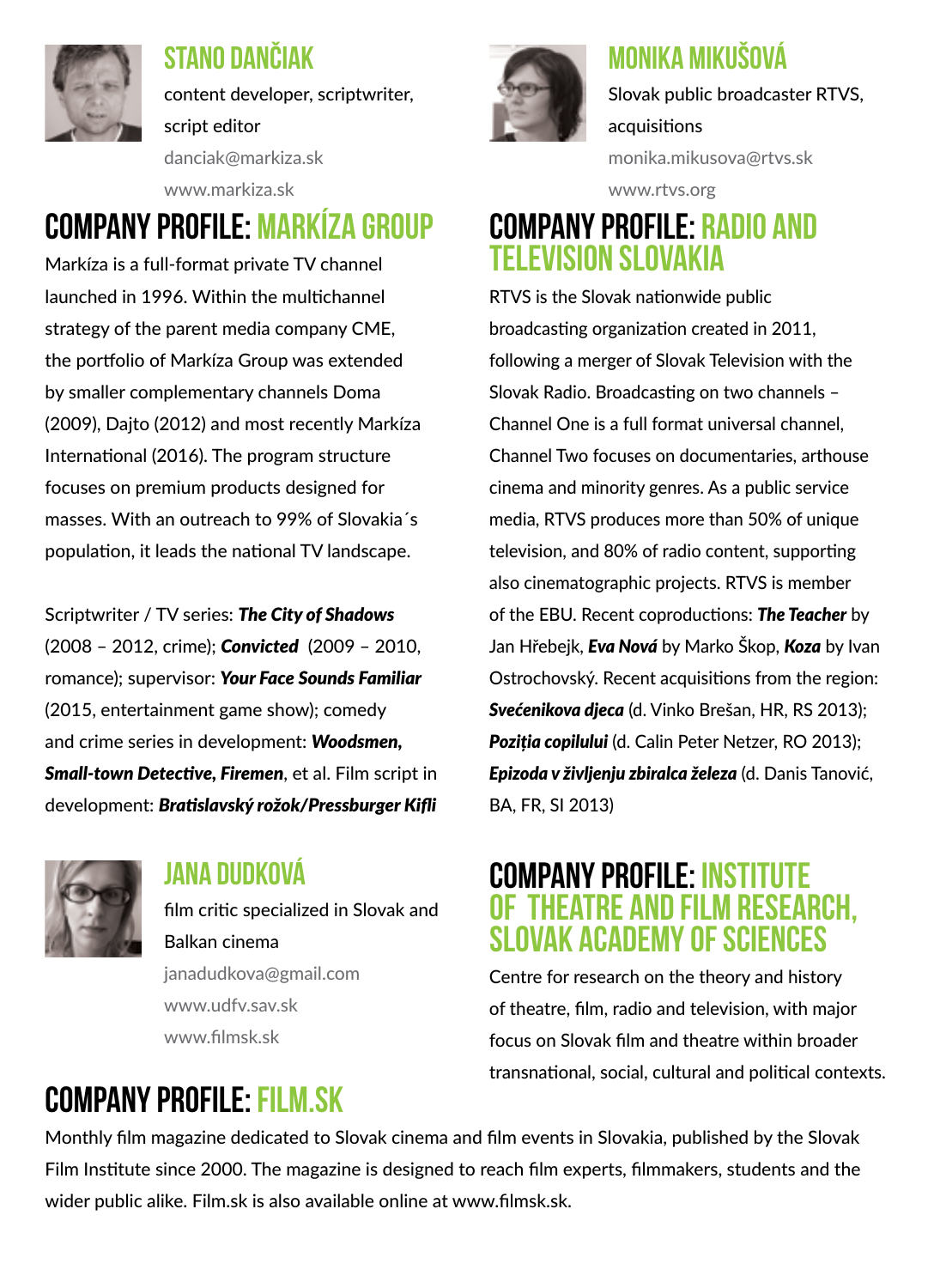## **SHORT FILM COMPETITION**



#### **SUPERBIA**

**HU-CZ-SK | 15 min. | 2016 | animation director - Luca Tóth production - Fakt Visual Lab (HU), Maur Film (CZ), Artichoke (SK), Boddah (HU)**

The native people of the surrealistic land of Superbia, where men and women form separate societies, face the changes sparked by the first equal couple in their history.

**Slovak coproducer: Artichoke | Juraj Krasnohorský** juraj@artichoke.sk | www.artichoke.sk **Sales: New Europe Film Sales | Zofia Horszczaruk** shorts@neweuropefilmsales.com **Screeening: Competition Programme 1| August 18 | 13:45 | National Theatre**

#### **TEENARENA**

#### **IN YOUR DREAMS! / Ani ve snu!**

**CZ-SK-BG | 79 min. | 2016 | fiction director - Petr Oukropec production - Negativ (CZ), ARINA Film Production (SK), The Chouchkov Brothers (BG)**

Athletic, fast and fearless, 16-year-old Laura has little trouble conquering her hometown's parkour routes and none at all keeping up with the boys in the process. However, she can only express her feelings for Luky, the parkourking, in her vivid dreams. When he suddenly disappears, the line between dream and reality begins to blur.



**Slovak coproducer: ARINA | Silvia Panáková** silvia@arinafilm.sk | www.arinafilm.sk with the support of the Slovak Audiovisual Fund **Sales: Negativ | Daniel Vadocký** daniel@negativ.cz | www.negativ.cz **Screeening: August 13 | 19:00 | Multiplex Cinema City - Hall 5**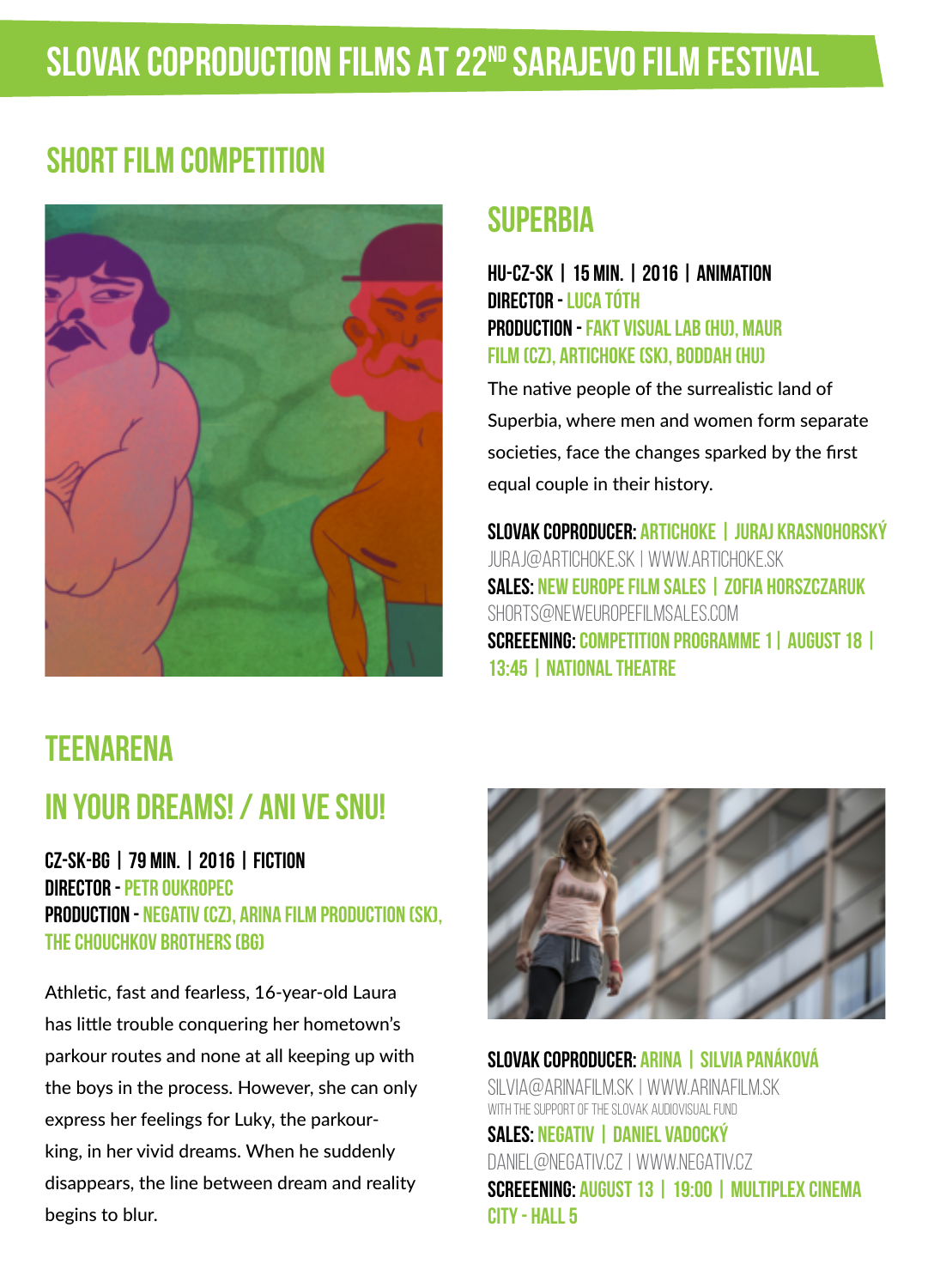## **FACTS & FIGURES Slovak Republic**

**Population: 5 424 058 (2015) Currency: EUR Standard VAT Rate: 20% GDP per capita: EUR 14,400 (2015) Member state of the European Union (2004)**

**Member of: Eurimages, European Audiovisual Observatory, Creative Europe**

|                                                                         | 2013      |    | 2014      |  | 2015      |  |
|-------------------------------------------------------------------------|-----------|----|-----------|--|-----------|--|
| NUMBER OF FILMS PRODUCED                                                | 22        |    | 27        |  | 27        |  |
| PUBLIC FUNDING AVAILABLE FOR<br>ALL FILM-RELATED ACTIVITY (EUR)         | 6.404.290 |    | 6.485.060 |  | 6.542.900 |  |
| <b>PRODUCTION INFO 2015</b>                                             |           |    |           |  |           |  |
| NUMBER OF FEATURE FILMS PRODUCED<br>(FICTION, DOCUMENTARIES, ANIMATION) |           | 27 |           |  |           |  |
| <b>NUMBER OF COPRODUCTIONS</b>                                          |           | 9  |           |  |           |  |
| <b>MINORTY COPRODUCTIONS</b>                                            |           | 8  |           |  |           |  |
| 100% NATIONAL FILMS                                                     |           | 10 |           |  |           |  |

| <b>DISTRIBUTION INFO</b>               |                                                                    |  |
|----------------------------------------|--------------------------------------------------------------------|--|
| <b>ADMISSIONS 2015</b>                 | 4.614.507                                                          |  |
| <b>MARKET SHARE BY ADMISSIONS 2015</b> | NATIONAL FILMS 6.51%. EU FILMS 22.52%<br>US FILMS 69.79%, OTHER 1% |  |
| <b>CUMULATIVE BOX OFFICE 2015</b>      | EUR 23.727.092                                                     |  |
| <b>AVERAGE TICKET PRICE</b>            | EUR 5.14                                                           |  |
| <b>NUMBER OF SCREENS</b>               | 227                                                                |  |
| NUMBER OF DIGITAL SCREENS              | 177                                                                |  |
| % OF SCREENS IN MULTIPLEXES            | 32.16%                                                             |  |